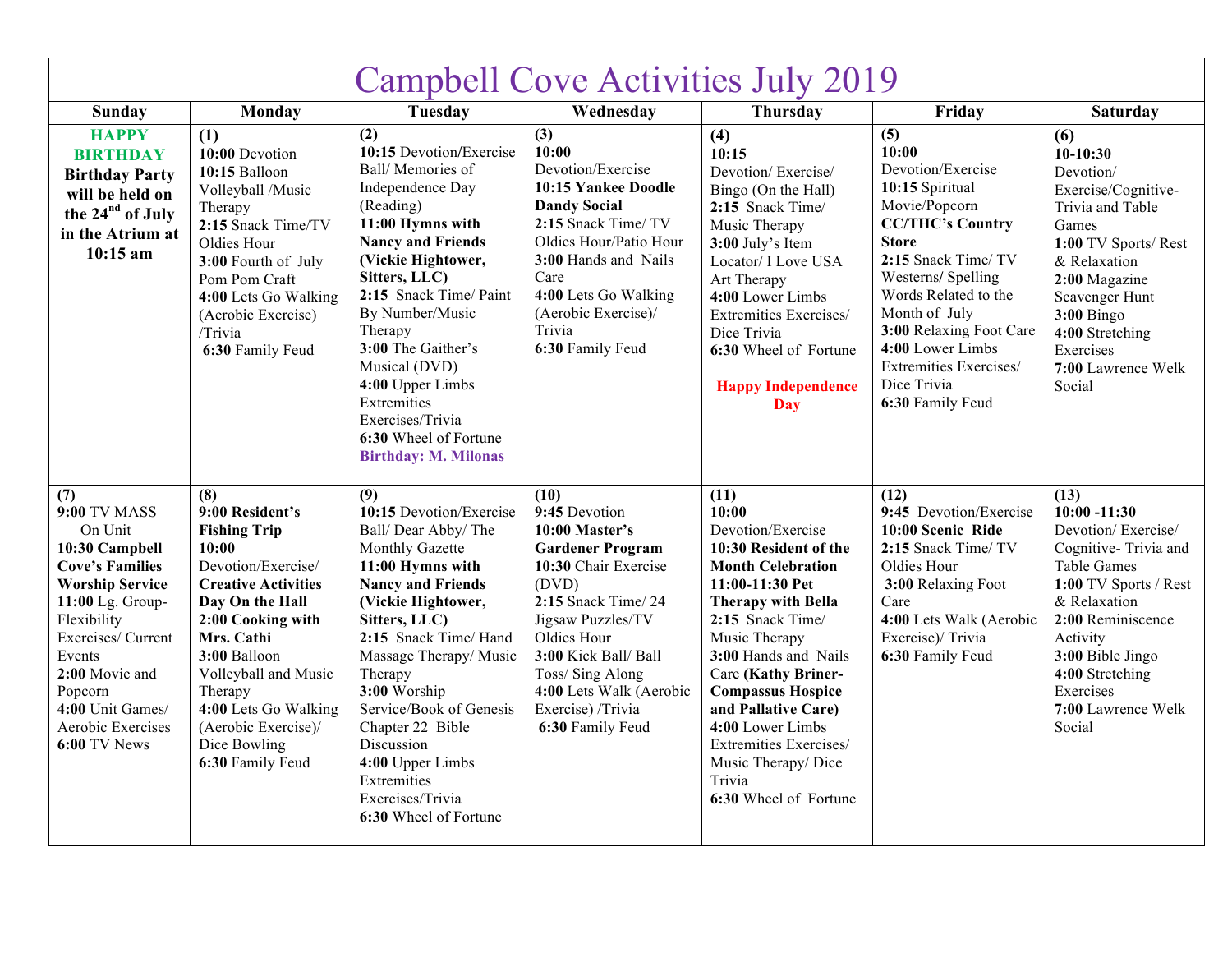| (14)<br><b>9:00 TV MASS</b><br>On Unit<br>10:30 Campbell<br><b>Cove's Families</b><br><b>Worship Service</b><br>11:00 Lg. Group<br>Exercise/News &<br><b>Current Events</b><br>$2:00$ Movie &<br>Popcorn<br>4:00 Unit Games/<br>Aerobic Exercises<br>6:00 TV News                                          | (15)<br>10:00 Devotion/<br>Exercise<br>10:15 Picture Painting<br>2:00 Garden Party<br>with Mrs. Sue Berry<br>3:00 Patio Hour/<br>Socialization<br>4:00 Lets Walk<br>(Aerobic Exercise)/<br>Dice Bowling<br>6:30 Family Feud                           | (16)<br>10:15 Devotion/<br>Exercise Ball/July's<br>Cross Off the Word<br>11:00 Hymns with<br><b>Nancy and Friends</b><br>2:15 Snack Time/ Paint<br>By Number/ Music<br>Therapy<br>3:00 The Gaither's<br>Musical (DVD)<br>4:00 Upper Limbs<br>Extremities<br>Exercise/Trivia<br>6:30 Wheel of Fortune                                                                           | (17)<br>10:00 Devotion/<br>Exercise<br>10:15 July's Bingo<br>2:15 Snack Time/ Patio<br>Hour/Easy Does It Trivia<br>3:00 Fun Fitness with<br><b>Terry</b><br>4:00 Lets Walk (Aerobic<br>Exercise) /Trivia<br>6:30 Family Feud | (18)<br><b>Destination Station</b><br>10:15 Devotion/<br>Exercise/Which Word is<br>Spelled Correctly/<br>Shooting the Moon<br>Reading/Lets Go<br>Walking<br>2:15 Snack Time/ Word<br>Search Puzzle/Music<br>Therapy<br>3:00 Hand and Nail<br>Care<br>4:00 Lower Limbs<br>Extremities Exercises/<br>Dice Trivia<br>6:30 Wheel of Fortune<br><b>Birthday: B.</b><br>Westbrook | (19)<br>10:00<br>Devotion/Exercise<br>10:15 The Quilting<br><b>Club (Lindsey Leggett,</b><br><b>Kindred Hospice</b> )<br>2:15 Snack Time/TV<br>Westerns/ Art Therapy<br>3:00 Relaxing Foot<br>Care<br>4:00 Lets Walk (Aerobic<br>Exercise)/Trivia<br>6:30 Family Feud<br><b>Birthday: C. Koby</b>         | (20)<br>$10-10:30$<br>Devotion/Exercise/<br>Cognitive-Trivia and<br>Table Games<br>1:00 TV Sports/Rest<br>& Relaxation<br>2:00 Magazine<br>Scavenger Hunt<br><b>3:00 Bingo</b><br>4:00 Stretching<br>Exercises<br>7:00 Lawrence Welk<br>Social     |
|------------------------------------------------------------------------------------------------------------------------------------------------------------------------------------------------------------------------------------------------------------------------------------------------------------|-------------------------------------------------------------------------------------------------------------------------------------------------------------------------------------------------------------------------------------------------------|--------------------------------------------------------------------------------------------------------------------------------------------------------------------------------------------------------------------------------------------------------------------------------------------------------------------------------------------------------------------------------|------------------------------------------------------------------------------------------------------------------------------------------------------------------------------------------------------------------------------|-----------------------------------------------------------------------------------------------------------------------------------------------------------------------------------------------------------------------------------------------------------------------------------------------------------------------------------------------------------------------------|-----------------------------------------------------------------------------------------------------------------------------------------------------------------------------------------------------------------------------------------------------------------------------------------------------------|----------------------------------------------------------------------------------------------------------------------------------------------------------------------------------------------------------------------------------------------------|
| (21)<br><b>9:00 TV MASS</b><br>On Unit<br>10:30 Campbell<br><b>Cove's Families</b><br><b>Worship Service</b><br>11:00 Lg. Group-<br>Flexibility<br>Exercises/ Current<br>Events<br>2:00 Movie and<br>Popcorn<br>4:00 Unit Games/<br>Aerobic Exercises<br>6:00 TV News<br>Birthday: P.<br><b>Bridgforth</b> | (22)<br>10:00 Devotion/<br>Exercise<br>10:15 Cooking with<br><b>Sharon</b><br>2:15 Snack Time/ TV<br>Oldies Hour/ Swim<br>Categories<br>3:00 Patio<br>Hour/Socialization<br>4:00 Lets Walk<br>(Aerobic Exercise)/<br>Dice Bowling<br>6:30 Family Feud | (23)<br>10:15 Devotion/Exercise<br><b>Ball/Item Locator</b><br>11:00 Hymns with<br>Nancy and<br><b>Friends(Vickie</b><br>Hightower, Sitters,<br>LLC)<br>2:15 Snack Time/Hand<br>Massage Therapy/Music<br>Therapy<br>3:00 Worship<br>Service/Book of Genesis<br>Chapter 23 Bible<br>Discussion<br>4:00 Upper Limbs<br>Extremities Exercises/<br>Trivia<br>6:30 Wheel of Fortune | (24)<br>10:00 Devotion/Exercise<br>10:15 July's Resident<br><b>Birthday Party</b><br>2:00 Snack Time/24<br>Pieces Jigsaw Puzzle<br>$3:00$ Bingo<br>4:00 Lets Walk (Aerobic<br>Exercise) /Trivia<br>6:30 Family Feud          | (25)<br><b>Destination Station:</b><br>10:15 Devotion/<br>Exercise/Word<br>Generation/ Cross Off<br>the Word/<br>Lets Go Walking<br>2:15 Snack Time/<br>Music Therapy<br>3:00 Hands and Nails<br>Care (Kathy Briner-<br><b>Compassus Hospice</b><br>and Pallative Care)<br>4:00 Lower Limbs<br>Extremities Exercises/<br>Dice Trivia<br>6:30 Wheel of Fortune               | (26)<br>9:45 Devotion/Exercise<br>10:30 Strut Your Mutt<br><b>Contest (Bridget)</b><br><b>Rochelle, Home</b><br><b>Instead Senior Care)</b><br>2:15 Snack Time/ TV<br>Oldies Hour/Pet Word<br>Search Puzzle<br>3:00 Relaxing Foot Care<br>4:00 Lets Walk (Aerobic<br>Exercise)/Trivia<br>6:30 Family Feud | (27)<br>$10:00 - 11:30$<br>Devotion/Exercise/<br>Cognitive-Trivia and<br>Table Games<br>1:00 TV Sports / Rest<br>& Relaxation<br>2:00 Reminiscence<br>Activity<br>3:00 Bible Jingo<br>4:00 Stretching<br>Exercises<br>7:00 Lawrence Welk<br>Social |